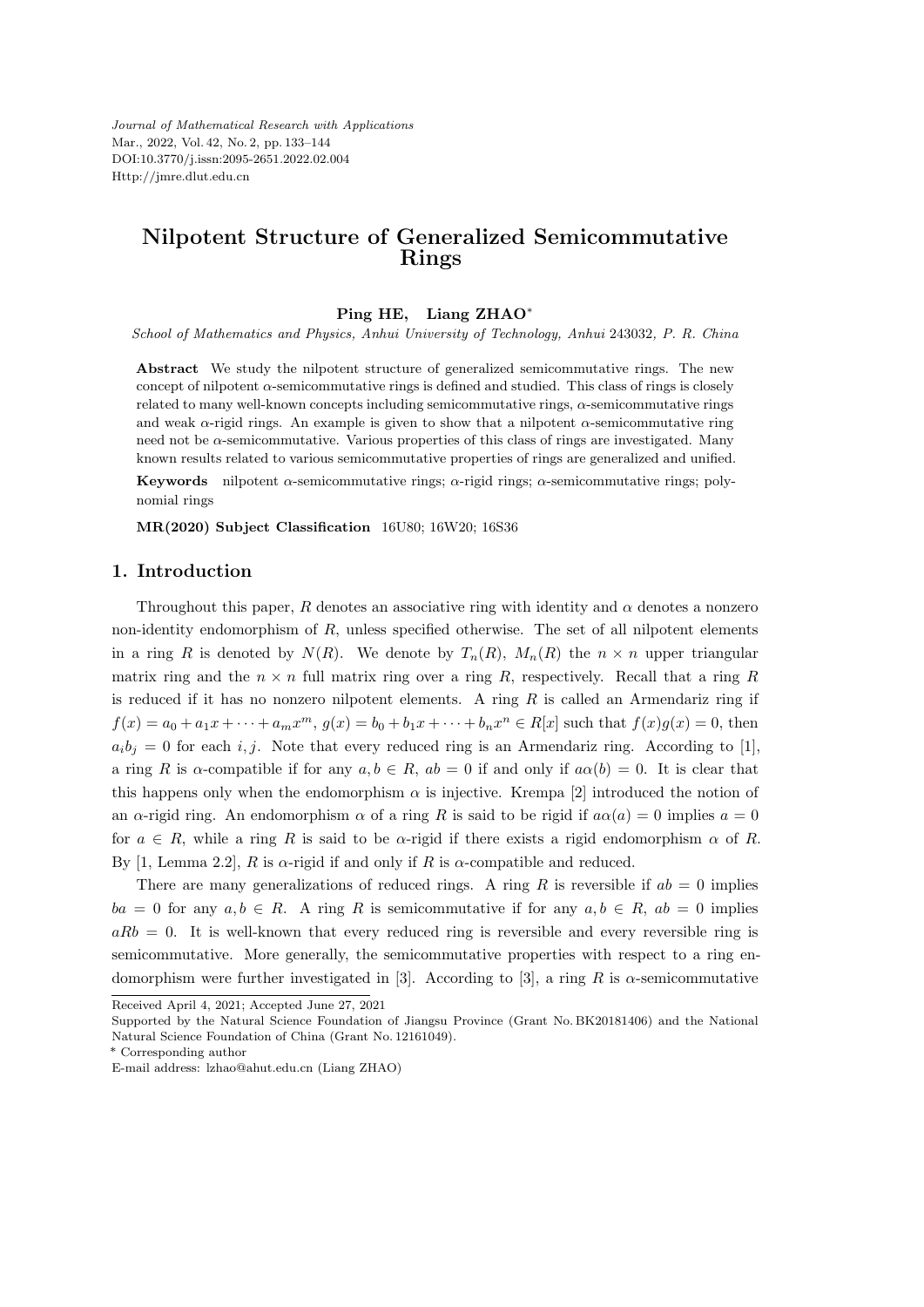if  $ab = 0$  implies  $aRa(b) = 0$  for all  $a, b \in R$ . Note that the concept of  $\alpha$ -semicommutative rings not only generalizes that of *α*-rigid rings, but also extends that of semicommutative rings. Recently, the nilpotent elements of a semicommutative ring was studied [4]. Recall that a ring *R* is nil-semicommutative if for every  $a, b \in R$  with  $ab \in N(R)$ , then  $arb \in N(R)$  for all  $r \in R$ . Further results on semicommutative rings and related topics can be found in [4–8].

In this paper, we continue to study the properties of generalized semicommutative rings. The nilpotent structure of this class of rings is investigated. The concept of nilpotent *α*semicommutative rings is defined and studied. We show that a nilpotent  $\alpha$ -semicommutative ring need not be *α*-semicommutative (Example 2.9). This class of rings is closely related to many known concepts, such as semicommutative rings, nil-semicommutative rings and weak *α*rigid rings. We study various properties of nilpotent *α*-semicommutative rings. Firstly, we show that nilpotent  $\alpha$ -semicommutative rings can be given by various ring extensions. If *R* is a nilpotent *α*-semicommutative ring, it is proved that the  $n \times n$  upper triangular matrix ring  $T_n(R)$  is nilpotent *α*-semicommutative (Proposition 2.6). If *I* is a nilpotent *α*-semicommutative ideal (as a ring without identity), it is proved that *R/I* is nilpotent *α*-semicommutative if and only if *R* is nilpotent  $\alpha$ -semicommutative (Proposition 2.13). Secondly, we study the properties of polynomial rings over nilpotent *α*-semicommutative rings. Let *R* be an Armendariz ring. It is shown that if *R* is nilpotent *α*-semicommutative, then  $R[x]$  is nilpotent *α*-semicommutative (Proposition 3.3). We also investigate the condition under which  $R[x; \alpha]$  is nilpotent *α*-semicommutative. Let *R* be a nilpotent *α*-semicommutative ring and  $\alpha$  an endomorphism of *R*. We prove that if *R* is an *α*-rigid ring, then  $R[x; \alpha]$  is nilpotent *α*-semicommutative (Proposition 3.8).

### **2. Nilpotent elements in generalized semicommutative rings**

In this section, we introduce and study the concept of nilpotent *α*-semicommutative rings. Observe that the notion of nilpotent *α*-semicommutative rings not only generalizes that of weak *α*rigid rings (when  $\alpha$  is a monomorphism of a ring *R*), but also extends that of  $\alpha$ -semicommutative rings. Some examples to illustrate the concepts and results are also included.

We start with the following definition.

**Definition 2.1** Let  $R$  be a ring and  $\alpha$  an endomorphism of  $R$ . We call  $R$  a nilpotent  $\alpha$ semicommutative ring if for any  $a, b \in R$ ,  $ab \in N(R)$  implies  $ar \alpha(b) \in N(R)$  for all  $r \in R$ .

It is easy to see that any subring *S* with  $\alpha(S) \subseteq S$  of a nilpotent  $\alpha$ -semicommutative ring is also nilpotent  $\alpha$ -semicommutative. We shall show in Example 2.9 that there exists a nilpotent *α*-semicommutative ring *R* such that *R* is not *α*-semicommutative.

Note that nilpotent  $\alpha$ -semicommutative rings are closely related to  $\alpha$ -semicommutative rings, semicommutative rings, nil-semicommutative rings and *α*-rigid rings. The following remark reveals the relations between them.

**Remark 2.2** Let *R* be a ring and  $\alpha$  an endomorphism of *R*. Then

(1) If *R* is reduced, then the class of nilpotent  $\alpha$ -semicommutative rings is precisely the class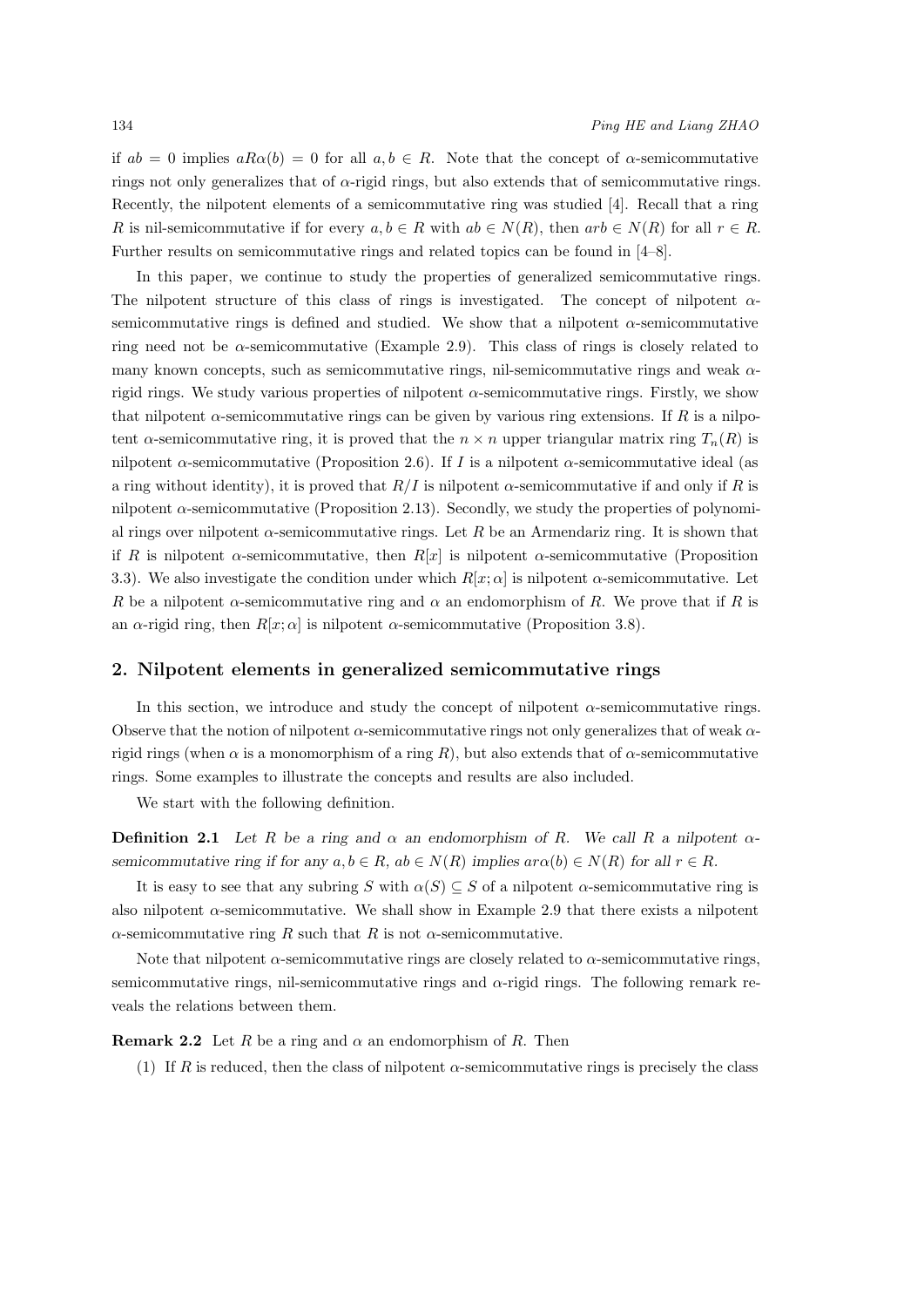of *α*-semicommutative rings.

(2) If *R* is  $\alpha$ -rigid, then the class of nilpotent  $\alpha$ -semicommutative rings is just the class of semicommutative rings.

Note that a nilpotent  $\alpha$ -semicommutative ring need not be semicommutative (see Example 2.9). The following example shows that there exists a semicommutative ring *R* such that *R* is not nilpotent *α*-semicommutative for some endomorphism *α* of *R*.

**Example 2.3** Let  $\mathbb{Z}_2$  be the ring of integers modulo 2. Consider the ring  $R = \mathbb{Z}_2 \bigoplus \mathbb{Z}_2$  with the usual addition and multiplication. Then *R* is a semicommutative ring since *R* is commutative reduced. Let  $\alpha$  :  $R \to R$  be defined by  $\alpha((a, b)) = (b, a)$  for every  $(a, b) \in R$ . Then for  $a = (1, 0), b = (0, 1) \in R$ , we have

$$
ab = (1,0)(0,1) = (0,0) \in N(R).
$$

However, for  $c = (1, 1) \in R$ , we have

$$
aca(b) = (1,0)(1,1)(1,0) = (1,0)(1,0) = (1,0) \notin N(R).
$$

This implies that *R* is not nilpotent *α*-semicommutative. Moreover, for  $a = (1,0) = b \in R$ , we get  $ab = (1,0) \neq 0$ . But for any  $(c,d) \in R$ , we have

$$
(1,0)(c,d)(0,1) = (c,0)(0,1) = (0,0) \in N(R).
$$

The following proposition gives more examples of nilpotent *α*-semicommutative rings.

**Proposition 2.4** *All*  $\alpha$ -rigid rings are nilpotent  $\alpha$ -semicommutative.

**Proof** Let *R* be an *α*-rigid ring and let  $a, b \in R$  such that  $ab \in N(R)$ . In the following, we freely use the fact that every *α*-rigid ring is reduced and every reduced ring is reversible. Then there exists  $n \in \mathbb{N}$  such that  $0 = (ab)^n = ababab \cdots abab$ . Then  $aRbaRbaRb \cdots aRbaRb = 0$ . Therefore, we have  $aRbaRbaRb \cdots aRbaR\alpha(b) = 0$  since every *α*-rigid ring is *α*-compatible. This implies that  $(aRa\alpha(b))(aRbaRb\cdots aRb) = 0$  since *R* is reversible. Continuing this process, we can eventually get  $(aR\alpha(b))^n = 0$ . This means  $aR\alpha(b) \in N(R)$ , and thus R is a nilpotent  $\alpha$ -semicommutative ring.  $\square$ 

**Proposition 2.5** *Let*  $\{R_i : i \in I\}$  *be a family of rings. Then the direct sum*  $\bigoplus_{i \in I} R_i$  *is nilpotent α*-semicommutative if and only if each  $R_i$  is nilpotent  $\alpha$ -semicommutative for all  $i \in I$ .

**Proof** It suffices to prove the sufficiency. Let  $a = (a_i), b = (b_i) \in \bigoplus_{i \in I} R_i$  such that  $ab =$  $(a_i b_i) \in N(\bigoplus_{i \in I} R_i)$ . Then  $a_i b_i \in N(R_i)$  for each  $i \in I$ , and thus  $a_i r \alpha(b_i) \in N(R_i)$  for  $r \in R$ since each  $R_i$  is nilpotent  $\alpha$ -semicommutative for all  $i \in I$ . For any  $r = (r_i) \in \bigoplus_{i \in I} R_i$ , we have  $ar\alpha(b) = (a_i r_i \alpha(b_i)) \in \bigoplus_{i \in I} R_i$ . Note that there are only finitely  $i \in I$  such that  $a_i r_i \alpha(b_i) \neq 0$ . Thus,  $ar\alpha(b) \in N(\bigoplus_{i \in I} R_i)$ , proving that  $\bigoplus_{i \in I} R_i$  is nilpotent  $\alpha$ -semicommutative.  $\Box$ 

Note that if  $\alpha$  is an endomorphism of a ring R, then the endomorphism  $\alpha$  can be extended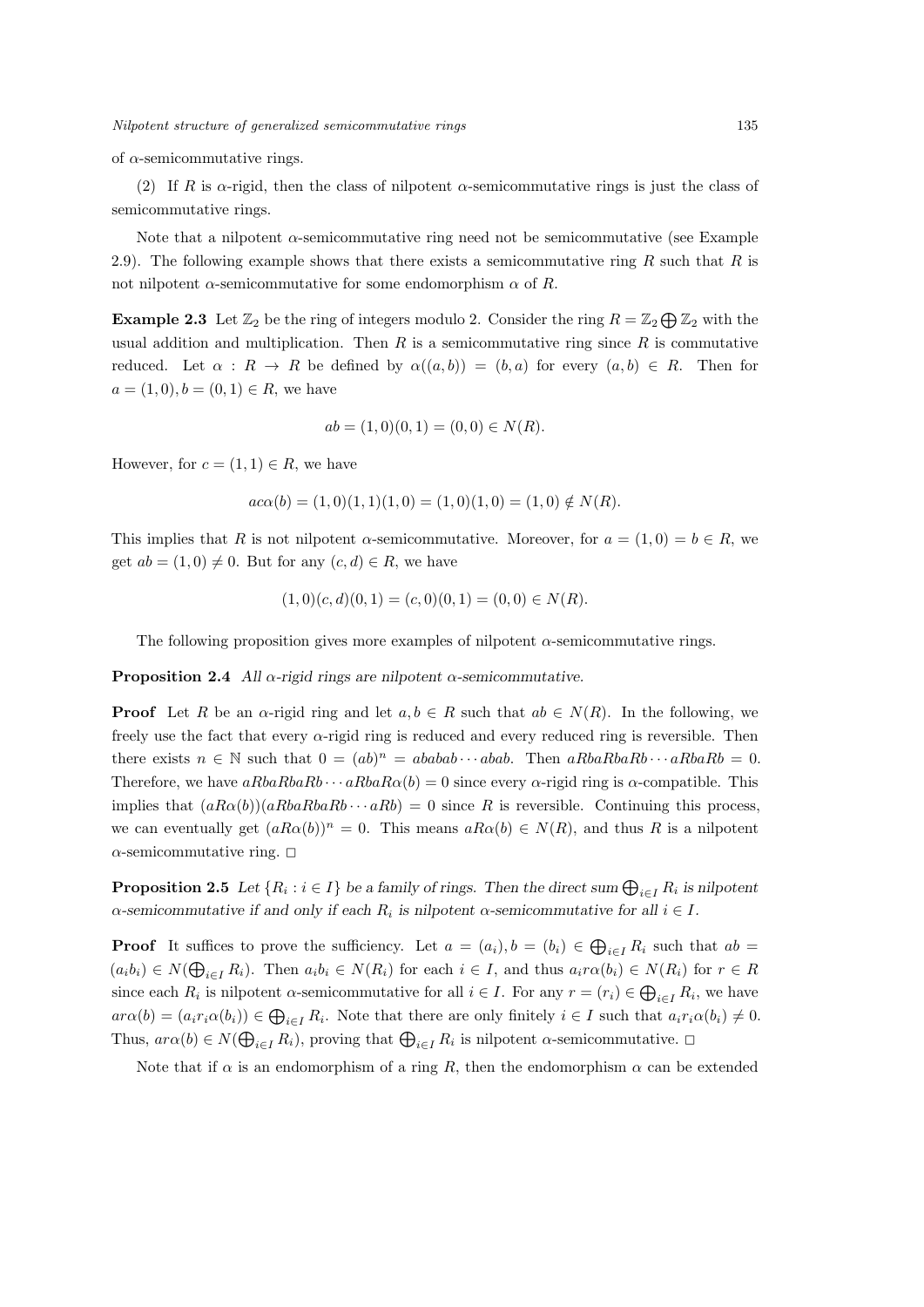to the map  $\overline{\alpha}$ :  $T_n(R) \longrightarrow T_n(R)$  as follows

$$
\alpha \left( \begin{pmatrix} a_{11} & a_{12} & \cdots & a_{1n} \\ 0 & a_{22} & \cdots & a_{2n} \\ \vdots & \vdots & \ddots & \vdots \\ 0 & 0 & \cdots & a_{nn} \end{pmatrix} \right) = \begin{pmatrix} \alpha(a_{11}) & \alpha(a_{12}) & \cdots & \alpha(a_{1n}) \\ 0 & \alpha(a_{22}) & \cdots & \alpha(a_{2n}) \\ \vdots & \vdots & \ddots & \vdots \\ 0 & 0 & \cdots & \alpha(a_{nn}) \end{pmatrix}.
$$

More generally, the next result gives one way to get more nilpotent *α*-semicommutative rings from old ones.

**Proposition 2.6** *A ring R* is nilpotent  $\alpha$ -semicommutative if and only if  $T_n(R)$  is nilpotent *α-semicommutative.*

**Proof** It suffices to show that  $T_n(R)$  is nilpotent  $\bar{\alpha}$ -semicommutative when R is a nilpotent *a*-semicommutative ring. Let  $A = (a_{ij})$  and  $B = (b_{ij}) \in T_n(R)$  such that  $AB \in N(T_n(R))$ . Then  $a_{ii}b_{ii} \in N(R)$  for all  $a_{ii}$  and  $b_{ii}$ , where  $1 \leq i \leq n$ . Then we have  $a_{ii}R\alpha(b_{ii}) \subseteq N(R)$  by the assumption. This implies that  $A(T_n(R))\overline{\alpha}(B) \subseteq N(T_n(R))$ , and the result follows.  $\square$ 

For a ring *R* and an  $(R, R)$ -bimodule *M*, the trivial extension of *R* by *M* is the ring  $T(R, M)$  = *R* ⊕ *M* with the usual addition and the following multiplication:

$$
(r_1, m_1)(r_2, m_2) = (r_1r_2, r_1m_2 + m_1r_2).
$$

This is isomorphic to the ring of all matrices  $\begin{pmatrix} r & m \\ 0 & r \end{pmatrix}$ , where  $r \in R$  and  $m \in M$  and the usual matrix operations are used.

For an endomorphism  $\alpha$  of a ring  $R$  and the trivial extension  $T(R, R)$  of  $R$ , the  $\overline{\alpha}: T(R, R) \longrightarrow$ *T*(*R, R*) defined by

$$
\overline{\alpha}\left(\begin{pmatrix}a&b\\0&a\end{pmatrix}\right)=\begin{pmatrix}\alpha(a)&\alpha(b)\\0&\alpha(a)\end{pmatrix}
$$

is an endomorphism of  $T(R, R)$ . Since  $(R, 0)$  is isomorphic to R, we can identify the restriction of  $\overline{\alpha}$  by  $T(R, 0)$  to  $\alpha$ .

**Corollary 2.7** Let  $\alpha$  be an endomorphism of a ring R. Then R is a nilpotent  $\alpha$ -semicommutative *ring if and only if*  $T(R, R)$  *is a nilpotent*  $\bar{\alpha}$ -semicommutative ring.

**Corollary 2.8** *A ring*  $R$  *is a nil-semicommutative ring if and only if*  $T(R, R)$  *is nil-semicommutative.* 

Now we are in a position to give an example to show that there exists a nilpotent *α*semicommutative ring *R* such that  $T(R, R)$  is nilpotent  $\bar{\alpha}$ -semicommutative, but  $T(R, R)$  is not  $\bar{\alpha}$ -semicommutative.

**Example 2.9** Let  $\mathbb{Z}$  be the ring of integers and let  $R = \{(\begin{smallmatrix} a & b \\ 0 & a \end{smallmatrix}) | a, b \in \mathbb{Z}\}$ . Then we have the following implications:

(1) *R* is nilpotent *α*-semicommutative for some endomorphism  $\alpha$  of *R*. In fact, let  $\alpha$  :  $R \to R$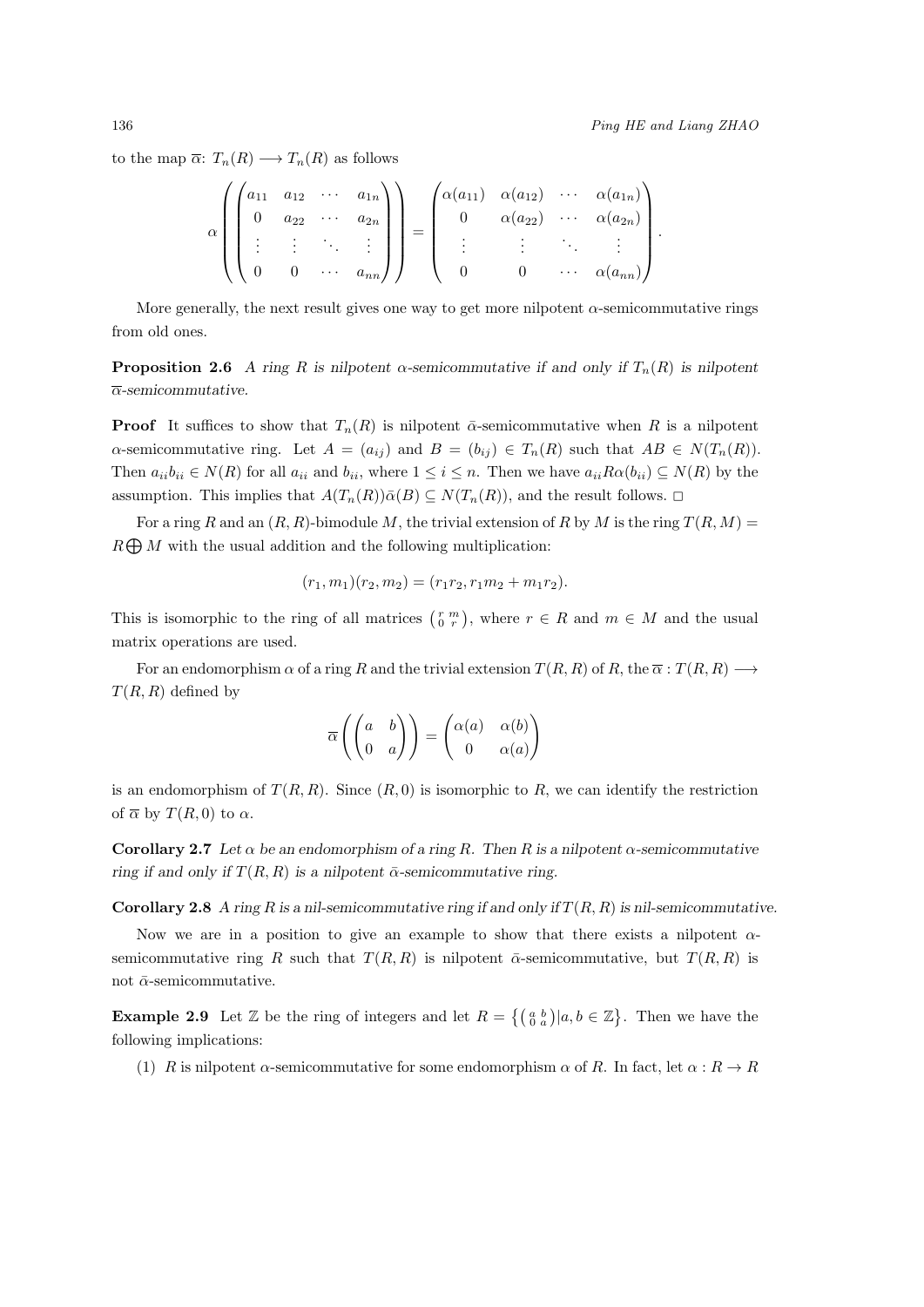be an endomorphism defined by

$$
\alpha \left( \begin{pmatrix} a & b \\ 0 & a \end{pmatrix} \right) = \begin{pmatrix} a & -b \\ 0 & a \end{pmatrix}.
$$

Now we claim that  $R$  is nilpotent  $\alpha$ -semicommutative. In fact, for any

$$
A = \begin{pmatrix} a & b \\ 0 & a \end{pmatrix}, B = \begin{pmatrix} c & d \\ 0 & c \end{pmatrix} \in R,
$$

if  $AB \in N(R)$ , then it is clear  $ac \in N(\mathbb{Z})$ . Moreover, for any element  $\begin{pmatrix} h & k \\ 0 & h \end{pmatrix} \in R$ , we have the following implication

$$
AR\alpha(B) = \begin{pmatrix} a & b \\ 0 & a \end{pmatrix} \begin{pmatrix} h & k \\ 0 & h \end{pmatrix} \alpha \left( \begin{pmatrix} c & d \\ 0 & c \end{pmatrix} \right) = \begin{pmatrix} abc & * \\ 0 & abc \end{pmatrix} \in N(R).
$$

Therefore,  $R$  is a nilpotent  $\alpha$ -semicommutative ring.

(2) By Corollary 2.7,  $T(R, R)$  is nilpotent  $\bar{\alpha}$ -semicommutative.

(3)  $T(R, R)$  is not  $\bar{\alpha}$ -semicommutative. In fact, for

$$
A = \left( \begin{array}{cc} \left( \begin{array}{cc} 0 & 1 \\ 0 & 0 \end{array} \right) & \left( \begin{array}{cc} -1 & 1 \\ 0 & -1 \end{array} \right) \\ \left( \begin{array}{cc} 0 & 0 \\ 0 & 0 \end{array} \right) & \left( \begin{array}{cc} 0 & 1 \\ 0 & 1 \end{array} \right) \end{array} \right), \quad B = \left( \begin{array}{cc} \left( \begin{array}{cc} 0 & 1 \\ 0 & 0 \end{array} \right) & \left( \begin{array}{cc} 1 & 1 \\ 0 & 1 \end{array} \right) \\ \left( \begin{array}{cc} 0 & 1 \\ 0 & 0 \end{array} \right) & \left( \begin{array}{cc} 0 & 1 \\ 0 & 1 \end{array} \right) \end{array} \right) \in T(R, R),
$$

we have  $AB = 0$ . However, if we let

$$
C = \left( \begin{array}{cc} \left( \begin{array}{cc} 1 & 0 \\ 0 & 1 \end{array} \right) & \left( \begin{array}{cc} 0 & 0 \\ 0 & 0 \end{array} \right) \\ \left( \begin{array}{cc} 0 & 0 \\ 0 & 0 \end{array} \right) & \left( \begin{array}{cc} 1 & 0 \\ 1 & 0 \end{array} \right) \end{array} \right) \in T(R,R),
$$

then we have

$$
0 \neq AC\bar{\alpha}(B) = \left( \begin{array}{cc} \left( \begin{array}{cc} 0 & 0 \\ 0 & 0 \end{array} \right) & \left( \begin{array}{cc} 0 & 2 \\ 0 & 0 \end{array} \right) \\ \left( \begin{array}{cc} 0 & 0 \\ 0 & 0 \end{array} \right) & \left( \begin{array}{cc} 0 & 2 \\ 0 & 0 \end{array} \right) \\ \left( \begin{array}{cc} 0 & 0 \\ 0 & 0 \end{array} \right) & \left( \begin{array}{cc} 0 & 0 \\ 0 & 0 \end{array} \right) \end{array} \right) \in AT(R,R)\bar{\alpha}(B).
$$

This implies that  $T(R, R)$  is not  $\bar{\alpha}$ -semicommutative. Moreover, it can be easily checked that *T*(*R, R*) is not semicommutative.

More generally, let  $\sigma$  be an endomorphism of a ring *R*. We consider the following subring of the upper triangular matrix ring  $T_n(R)$ :

$$
T(R, n, \sigma) := \left\{ \begin{pmatrix} a_0 & a_1 & \cdots & a_{n-2} & a_{n-1} \\ 0 & a_0 & a_1 & \cdots & a_{n-2} \\ 0 & 0 & a_0 & \ddots & \vdots \\ \vdots & \vdots & \ddots & \ddots & a_1 \\ 0 & 0 & \cdots & 0 & a_0 \end{pmatrix} \middle| a_i \in R \right\}, \text{ with } n \ge 2.
$$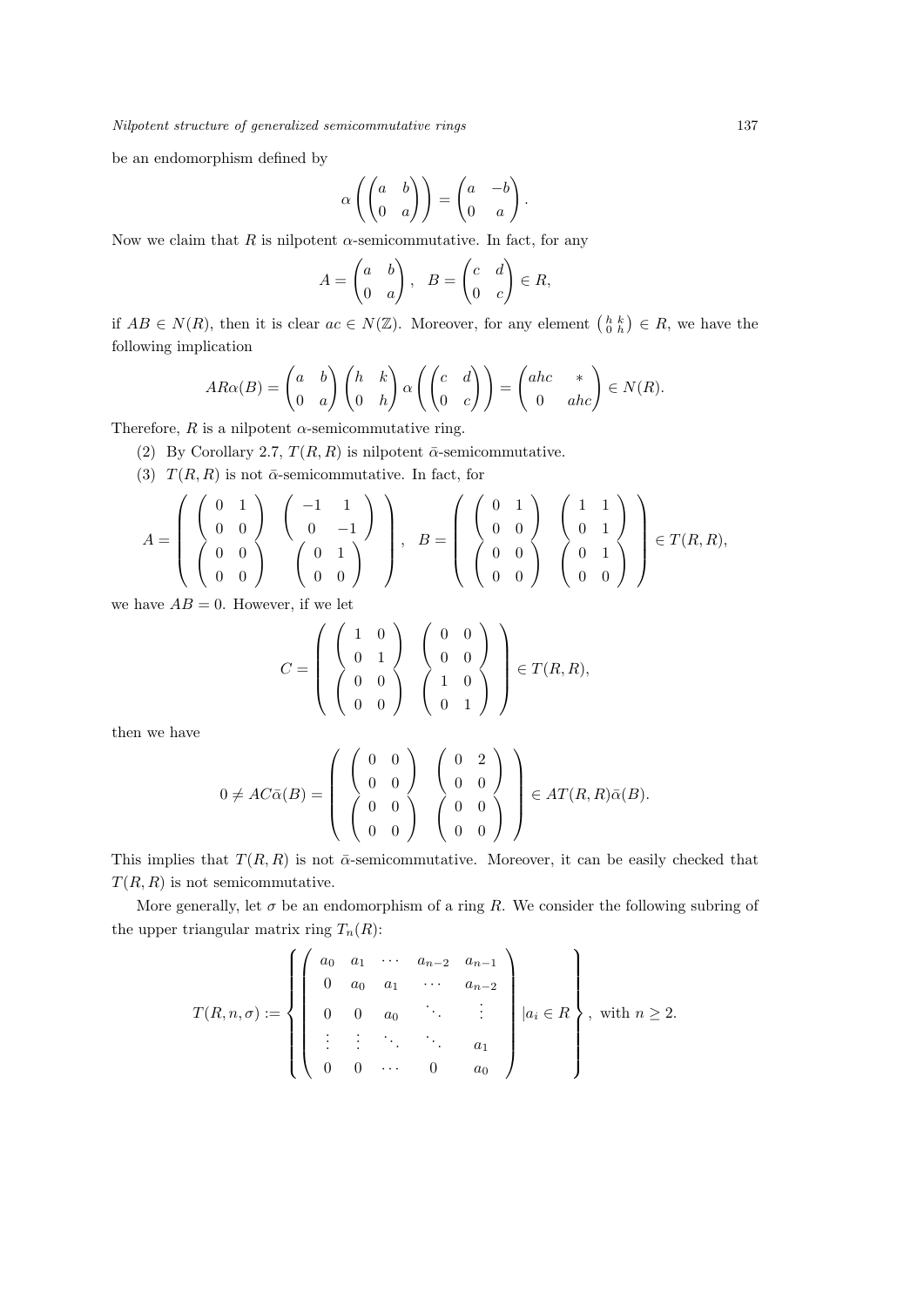We can denote the elements of  $T(R, n, \sigma)$  by  $(a_0, \ldots, a_{n-1})$ . Then  $T(R, n, \sigma)$  is a ring with addition point-wise and multiplication given by

$$
(a_0,\ldots,a_{n-1})(b_0,\ldots,b_{n-1})=(a_0b_0,a_0*b_1+a_1*b_0,\ldots,a_0*b_{n-1}+\cdots+a_{n-1}*b_0),
$$

with  $a_i * b_i = a_i \sigma^i(b_j)$  for each *i, j.* Let  $\alpha$  and  $\sigma$  be endomorphisms of a ring *R* such that  $\alpha \sigma = \sigma \alpha$ . Then  $\overline{\alpha}$ :  $T(R, n, \sigma) \rightarrow T(R, n, \sigma)$ , given by  $\overline{\alpha}((a_{ij})) = (\alpha(a_{ij}))$  is an endomorphism of  $T(R, n, \sigma)$ .

**Proposition 2.10** *Let*  $\alpha$  *and*  $\sigma$  *be endomorphisms of a ring R with*  $\alpha\sigma = \sigma\alpha$ *. Then R is nilpotent*  $\alpha$ -semicommutative if and only if  $T(R, n, \sigma)$  is nilpotent  $\bar{\alpha}$ -semicommutative.

**Proof** Notice that  $N(T(R, n, \sigma)) = (N(R), R, \ldots, R)$ . So the proof is similar to that of Proposition 2.6.  $\Box$ 

Based on Proposition 2.6, one may suspect that if *R* is nilpotent *α*-semicommutative, then every *n* by *n* full matrix ring  $M_n(R)$  over *R* is nilpotent  $\bar{\alpha}$ -semicommutative, where  $n \geq 2$ . However, the following example eliminates the possibility.

**Example 2.11** Let *R* be a nilpotent *α*-semicommutative ring. Consider  $S = M_2(R)$  and an endomorphism  $\alpha$  of  $S$  defined by

$$
\alpha \left( \begin{pmatrix} a & b \\ c & d \end{pmatrix} \right) = \begin{pmatrix} a & -b \\ -c & d \end{pmatrix}.
$$

For

$$
A = \begin{pmatrix} 1 & 0 \\ -1 & 0 \end{pmatrix}, B = \begin{pmatrix} 1 & 1 \\ 0 & 0 \end{pmatrix}, C = \begin{pmatrix} 1 & -1 \\ -1 & 1 \end{pmatrix} \in S,
$$

we have  $AB \in N(S)$ . But we have

$$
AC\alpha(B) = \begin{pmatrix} 1 & -1 \\ -1 & 1 \end{pmatrix} \notin N(S).
$$

Therefore,  $M_2(R)$  is not nilpotent  $\alpha$ -semicommutative.

According to [9], *R* is weak  $\alpha$ -rigid if  $a\alpha(a) \in N(R)$  if and only if  $a \in N(R)$ . The next proposition gives the relation of a weak *α*-rigid ring and a nilpotent *α*-semicommutative ring.

**Proposition 2.12** *Let R be any ring with an endomorphism*  $\alpha$ *. Then* 

- *(1) If α is a monomorphism, then each nilpotent α-semicommutative ring is weak α-rigid.*
- *(2) If R is reduced, then each weak α-rigid ring is nilpotent α-semicommutative.*

**Proof** (1) Assume that  $\alpha$  is a monomorphism and  $R$  is a nilpotent  $\alpha$ -semicommutative ring. On one hand, if  $a\alpha(a) \in N(R)$  for  $a \in R$ , then  $\alpha(a)a \in N(R)$  and thus  $\alpha(a)R\alpha(a) \subseteq N(R)$ . Then  $\alpha(a^2) \in N(R)$ . This implies that there exists  $k \in \mathbb{N}$  such that  $\alpha(a^{2k}) = 0$ . Since  $\alpha$  is a monomorphism, we have  $a \in N(R)$ . On the other hand, if  $a \in N(R)$ , then  $a^2 \in N(R)$  and  $aRa(a) \subseteq N(R)$  by the assumption. In particular, we have  $a\alpha(a) \in N(R)$ .

(2) If *R* is reduced and  $ab \in N(R)$ , then  $ba \in N(R)$ . It follows that  $ba = 0$  since *R* is reduced.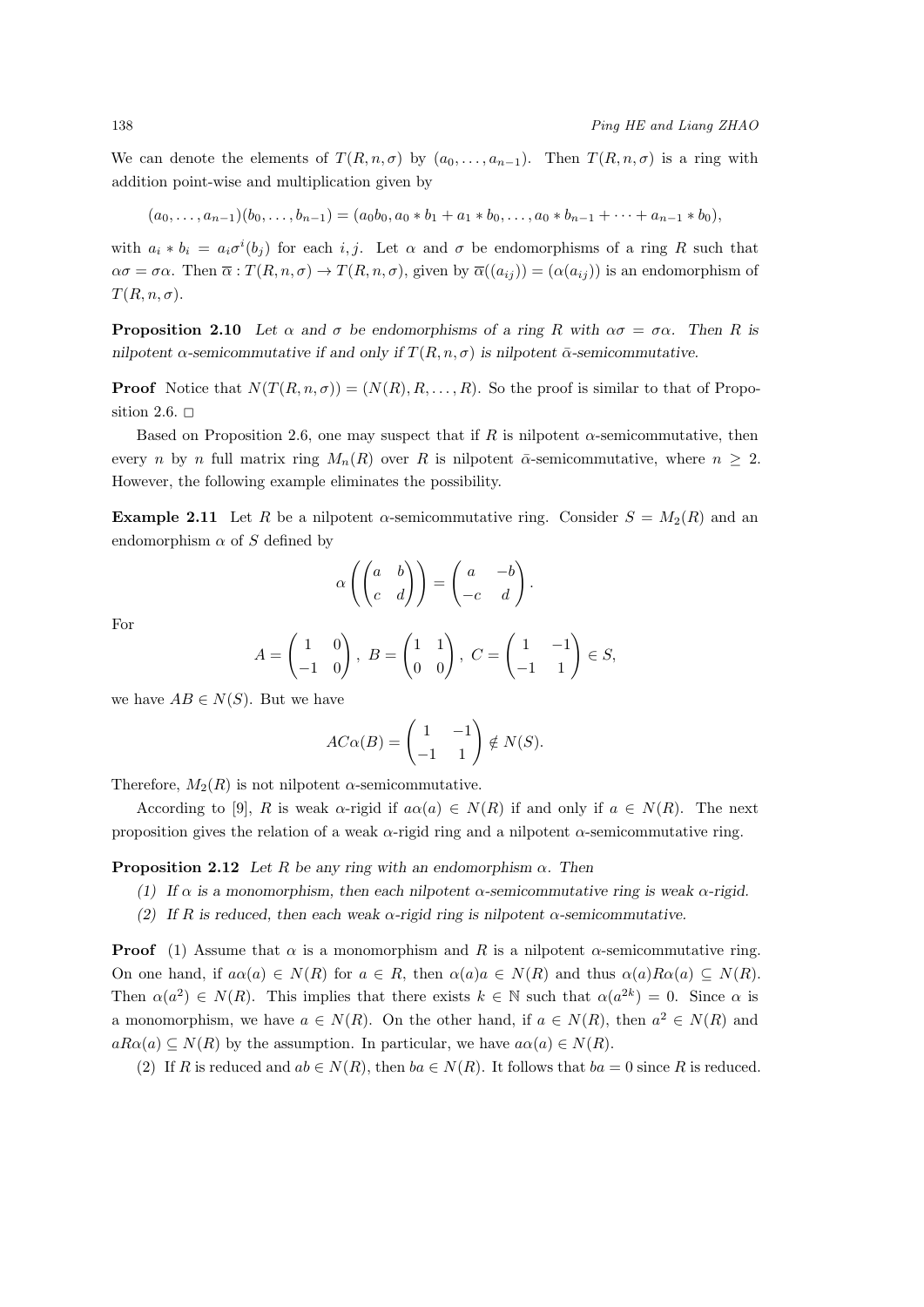This implies that  $ar\alpha(b)\alpha(ar\alpha(b)) = ar\alpha(ba)\alpha(r)\alpha^2(b) = 0 \in N(R)$  for any  $r \in R$ . Since R is weak  $\alpha$ -rigid, we get  $ar\alpha(b) \in N(R)$ .  $\Box$ 

Let  $\alpha$  be an endomorphism of *R*. Recall that an ideal *I* of *R* is called an  $\alpha$ -ideal if  $\alpha(I) \subseteq I$ . Note that if *I* is an *α*-ideal of *R*, then  $\bar{\alpha}: R/I \to R/I$  defined by  $\bar{\alpha}(a+I) = \alpha(a) + I$  for  $a \in R$ is an endomorphism of the factor ring *R/I*.

**Proposition 2.13** If *I* is an  $\alpha$ -ideal of a ring *R* such that  $I \subseteq N(R)$ , then  $R/I$  is nilpotent *α*¯*-semicommutative if and only if R is nilpotent α-semicommutative.*

**Proof** Assume that *R* is nilpotent *α*-semicommutative. Let  $\bar{a} = a + I$ ,  $\bar{b} = b + I \in R/I$  such that  $\bar{a}\bar{b} \in N(R/I)$ . Then there exists a positive integer *n* such that  $(ab)^n \in I$ . This implies that  $ab \in N(R)$  since  $I \subseteq N(R)$  by the assumption. Since R is nilpotent *α*-semicommutative, we get  $aRa(b) \subseteq N(R)$ , and thus  $\overline{a}\overline{R}\overline{a}(\overline{b}) \subseteq N(R/I)$ . This shows that  $R/I$  is nilpotent  $\overline{a}$ semicommutative.

Conversely, assume that  $R/I$  is nilpotent  $\bar{\alpha}$ -semicommutative. Let  $a, b \in R$  such that  $ab \in R$ *N*(*R*). Then we have  $\bar{a}\bar{b} \in N(R/I)$ . This implies that  $\bar{a}\bar{R}\bar{\alpha}(\bar{b}) \subseteq N(R/I)$  since  $R/I$  is a nilpotent  $\bar{\alpha}$ -semicommutative ring. Then there exists a positive integer *s* such that  $(aRa\alpha(b))^s \subseteq I$ . Therefore, we get  $(aRa(b))^s \subseteq N(R)$ , as desired.  $\square$ 

Recall from [10] that a ring *R* is said to be nil-Armendariz if whenever two polynomials  $f(x) = a_0 + a_1x + \dots + a_nx^n$ ,  $g(x) = b_0 + b_1x + \dots + b_mx^m \in R[x]$  satisfy  $f(x)g(x) \in N(R)[x]$ , then  $a_i b_j \in N(R)$  for all *i, j*. Note that if *R* is nil-Armendariz, then  $N(R)$  is a subring of *R* by [10, Theorem 3.2].

**Proposition 2.14** Let *R* be a nil-Armendariz ring. If  $e^2 = e$  is a central idempotent of *R* such *that*  $\alpha(e) = e$ , then the following statements are equivalent:

- *(1)*  $R$  *is a nilpotent*  $\alpha$ -semicommutative ring.
- *(2) eRe* is nilpotent *α*-semicommutative for every  $e^2 = e$ .
- *(3) eR* and  $(1-e)R$  are nilpotent  $\alpha$ -semicommutative for each  $e^2 = e \in R$ .

**Proof**  $(1) \Rightarrow (2)$  and  $(1) \Rightarrow (3)$  are trivial since any subring *S* with  $\alpha(S) \subseteq S$  of a nilpotent *α*-semicommutative ring is also nilpotent *α*-semicommutative. It suffices to prove  $(3) \Rightarrow (1)$ . Let  $a, b \in R$  such that  $ab \in N(R)$ . Then each  $\in N(R)$  and  $(1-e)a(1-e)b \in N(R)$ . Since eR and  $(1 - e)R$  are nilpotent  $\alpha$ -semicommutative, we get

$$
ear\alpha(eb) \in N(R), (1-e)ar\alpha[(1-e)b] \in N(R).
$$

Since *R* is a nil-Armendariz ring,  $N(R)$  is a subring of *R*. This implies that

$$
ear\alpha(eb) + (1 - e)ar\alpha[(1 - e)b] = ear\alpha(b) + (1 - e)ar\alpha(b) = ara(b) \in N(R).
$$

Therefore, *R* is nilpotent  $\alpha$ -semicommutative.  $\square$ 

Let *R* be a ring and  $\Delta$  be a multiplicatively closed subset of *R* consisting of central regular elements. Let  $\Delta^{-1}R = \{u^{-1}a | u \in \Delta, a \in R\}$ , then  $\Delta^{-1}R$  is a ring. Then we have the following result.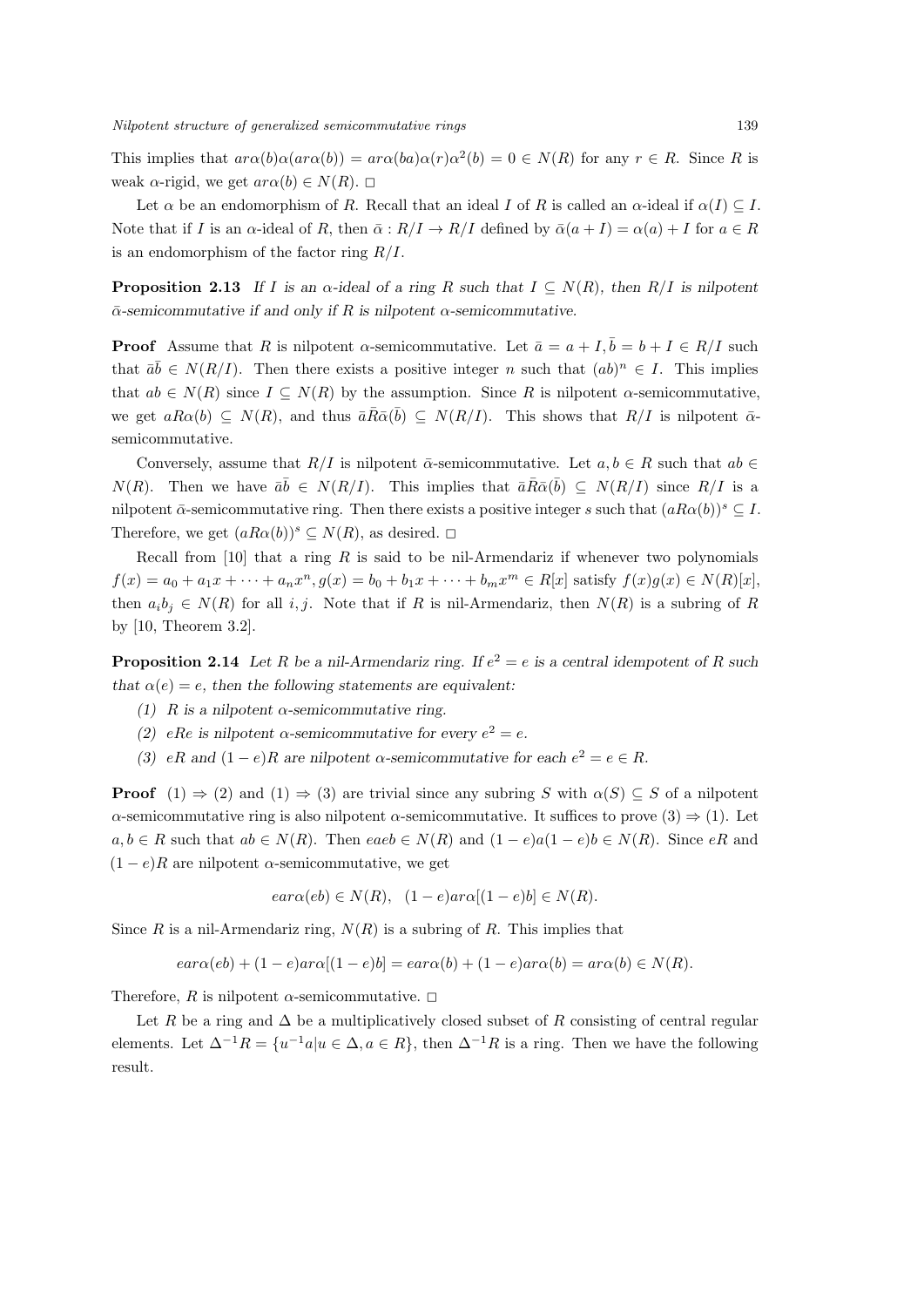**Proposition 2.15** *Let*  $\alpha$  *be an endomorphism of a ring*  $R$ *. Then*  $R$  *is nilpotent*  $\alpha$ *-semicommutative if and only if*  $\Delta^{-1}R$  *is nilpotent*  $\alpha$ -semicommutative.

**Proof** It suffices to prove that if *R* is nilpotent *α*-semicommutative, then  $\Delta^{-1}R$  is nilpotent  $\alpha$ -semicommutative. Let  $\delta = u^{-1}a$ ,  $\beta = v^{-1}b$  and  $\gamma = w^{-1}c \in \Delta^{-1}R$  with  $\delta \beta \in N(\Delta^{-1}R)$ . Then  $\delta\beta = u^{-1}av^{-1}b = (vu)^{-1}(ab) \in N(R)$ . Therefore,  $ab \in N(R)$  since  $\Delta$  is contained in the center of *R*. Since *R* is nilpotent *α*-semicommutative, we have  $ac\alpha(b) \in N(R)$ . Then we deduce that

 $\delta \gamma \alpha(\beta) = (u^{-1}a)(w^{-1}c)(\alpha(v)^{-1}\alpha(b)) = (wu)^{-1}(ac)(\alpha(v)^{-1}\alpha(b)) = (\alpha(v)(wu))^{-1}(ac\alpha(b)),$ 

which implies that  $\delta \gamma \alpha(\beta) \in N(\Delta^{-1}R)$ .  $\Box$ 

The ring of Laurent polynomials in *x*, with coefficients in a ring *R*, consists of all formal sum  $\sum_{i=k}^{n} m_i x^i$  with obvious addition and multiplication, where  $m_i \in R$  and  $k, n$  are integers. We denote it by  $R[x; x^{-1}]$ . The map  $\bar{\alpha}: R[x, x^{-1}] \to R[x, x^{-1}]$  defined by  $\bar{\alpha}(\sum_{i=k}^{n} a_i x^i) = \sum_{i=k}^{n} \alpha(a_i) x^i$ extends  $\alpha$  and also is an endomorphism of  $R[x, x^{-1}]$ . Multiplication is subject to  $xr = \alpha(r)x$ and  $rx^{-1} = x^{-1} \alpha(r)$ .

**Corollary 2.16** *Let*  $\alpha$  *be an endomorphism of a ring R. Then*  $R[x]$  *is nilpotent*  $\alpha$ -semicommutative *if and only if*  $R[x; x^{-1}]$  *is nilpotent*  $\alpha$ -semicommutative.

**Proof** It is easy to prove the necessity since  $R[x]$  is a subring of  $R[x; x^{-1}]$ . Let  $\Delta = \{1, x, x^2, \ldots\}$ . Then  $\Delta$  is a multiplicatively closed subset of *R*[*x*]. Since  $R[x; x^{-1}] = \Delta^{-1}R[x]$ , we conclude that  $R[x; x^{-1}]$  is nilpotent *α*-semicommutative by Poposition 2.15.  $\Box$ 

#### **3. Polynomial extensions of nilpotent** *α***-semicommutative rings**

In this section, we study various polynomial extensions of nilpotent *α*-semicommutative rings. The relation between nilpotent *α*-semicommutative rings and weak *α*-skew Armendariz is also investigated. First we give the following.

**Lemma 3.1** *Let R be a nilpotent*  $\alpha$ -semicommutative ring. If  $ab \in N(R)$ , then  $aR\alpha^{m}(b) \subseteq N(R)$ *and*  $bR\alpha^n(a) \subseteq N(R)$  *for any positive integers m, n.* 

**Proof** Let  $ab \in N(R)$ . On the one hand, since *R* is nilpotent *α*-semicommutative,  $aR\alpha(b) \subseteq$  $N(R)$ . In particular, we have  $a\alpha(b) \in N(R)$ . By using again the nilpotent *α*-semicommutative condition, we have  $aRa^2(b) \subseteq N(R)$ . Continuing this process, we get  $aRa^m(b) \subseteq N(R)$  for some positive integer *m*. On the other hand, since  $ab \in N(R)$ , we get  $ba \in N(R)$ . Then  $bRa(a) \subseteq N(R)$  since *R* is nilpotent *α*-semicommutative. In particular, we have  $b\alpha(a) \in N(R)$ and thus  $bRa^2(a) \subseteq N(R)$  since R is nilpotent  $\alpha$ -semicommutative. Continuing this process, we have  $bR\alpha^n(a) \subseteq N(R)$  for some positive integer *n*.  $\square$ 

Let *R* be a ring and  $\alpha$  an endomorphism of *R*. Recall from [11] that a ring *R* is  $\alpha$ -skew Armendariz if for any  $f(x) = \sum_{i=0}^{m} a_i x^i$ ,  $g(x) = \sum_{j=0}^{n} b_j x^j \in R[x; \alpha]$  with  $f(x)g(x) = 0$ , then  $a_i \alpha^i(b_j) = 0$  for all *i* and *j*. More generally, a ring *R* is weak  $\alpha$ -skew Armendariz [12] if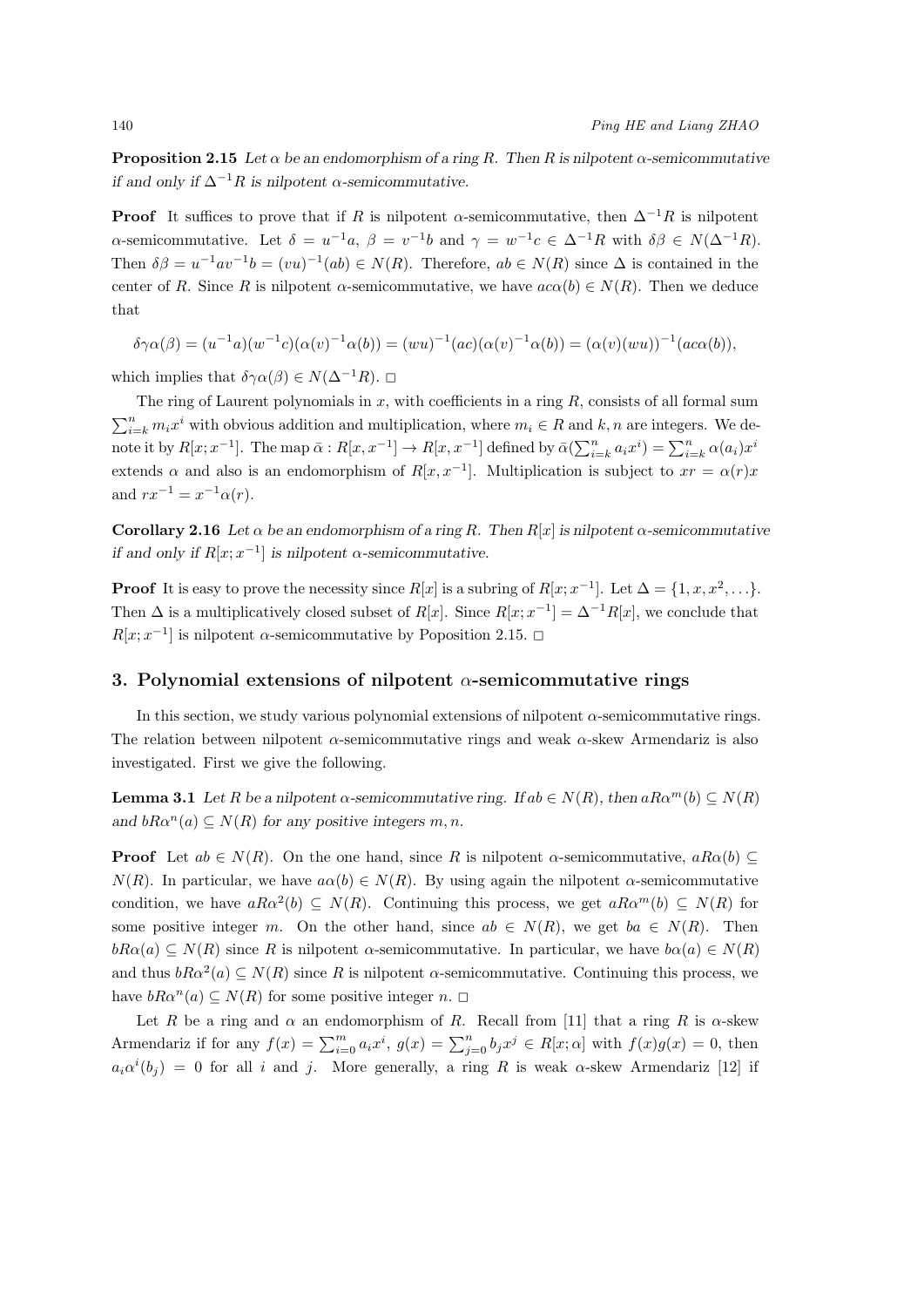*Nilpotent structure of generalized semicommutative rings* 141

 $f(x) = \sum_{i=0}^{m} a_i x^i$  and  $g(x) = \sum_{j=0}^{n} b_j x^j \in R[x; \alpha]$  satisfy  $f(x)g(x) = 0$ , then  $a_i \alpha^i(b_j) \in N(R)$ for all  $0 \leq i \leq m$  and  $0 \leq j \leq n$ .

**Theorem 3.2** Let R be a semicommutative ring. If R is nilpotent  $\alpha$ -semicommutative, then R *is weak α-skew Armendariz.*

**Proof** Let  $f(x) = a_0 + a_1x + \cdots + a_mx^m$ ,  $g(x) = b_0 + b_1x + \cdots + b_nx^n \in R[x; \alpha]$ . Then

$$
f(x)g(x) = \sum_{k=0}^{m+n} (\sum_{i+j=k} a_i \alpha^i(b_j))x^k = 0.
$$

Then we have the following equations:

$$
\sum_{i+j=k} a_i \alpha^i(b_j) = 0, \quad k = 0, 1, \dots, m+n.
$$
 (†)

We will show that  $a_i \alpha^i(b_j) \in N(R)$  by induction on  $i + j$ .

If  $i + j = 0$ , then  $0 = a_0b_0 \in N(R)$ . Now suppose that k is a positive integer such that  $a_i\alpha^i(b_j) \in N(R)$  when  $i + j < k$ . We claim that  $a_i\alpha^i(b_j) \in N(R)$  when  $i + j = k$ . Since  $a_i\alpha^i(b_j) \in N(R)$  when  $i + j < k$ , then we have  $a_i r \alpha^k(b_0) \in N(R)$  by Lemma 3.1 for any  $i < k$ since *R* is nilpotent *α*-semicommutative. Multiplying the coefficient of  $x^k$  in ( $\natural$ ) from right side by  $\alpha^k(b_0)$ , we have

$$
a_0b_k\alpha^k(b_0) + a_1\alpha(b_{k-1})\alpha^k(b_0) + a_2\alpha^2(b_{k-2})\alpha^k(b_0) + \cdots + a_k\alpha^k(b_0)\alpha^k(b_0) = 0.
$$

Then we have

$$
a_k \alpha^k(b_0) \alpha^k(b_0) = -(a_0 b_k \alpha^k(b_0) + a_1 \alpha(b_{k-1}) \alpha^k(b_0) + \cdots + a_{k-1} \alpha^{k-1}(b_1) \alpha^k(b_0)).
$$

Since *R* is semicommutative,  $N(R)$  is an ideal of *R*. This implies that  $a_k \alpha^k(b_0) \alpha^k(b_0) \in N(R)$ , and hence  $a_k \alpha^k(b_0) \in N(R)$ . Multiplying the coefficient of  $x^{k-1}$  in ( $\natural$ ) from the right side by  $\alpha^{k-1}(b_0)$ , and in a similar way as above, we can get  $a_{k-1}\alpha^{k-1}(b_1) \in N(R)$ . Continuing this process, we have  $a_i\alpha^i(b_j) \in N(R)$  when  $i+j=k$ . Therefore,  $a_i\alpha^i(b_j) \in N(R)$  for each i, j. This shows that *R* is a weak  $\alpha$ -skew Armendariz ring.  $\Box$ 

Let  $\alpha$  be an endomorphism of a ring *R*. Then the map  $\bar{\alpha}$  :  $R[x] \rightarrow R[x]$  defined by  $\bar{\alpha}(\sum_{i=0}^{m} a_i x^i) = \sum_{i=0}^{m} \alpha(a_i) x^i$  is an extension of  $\alpha$  to  $R[x]$ . It was shown in [5] that the polynomial rings over semicommutative rings need not be semicommutative. However, we have the following.

**Proposition 3.3** Let  $R$  be an Armendariz ring. If  $R$  is nilpotent  $\alpha$ -semicommutative, then  $R[x]$  *is nilpotent*  $\alpha$ -semicommutative.

**Proof** Since *R* is an Armendariz ring,  $N(R)$  is a subring (without 1) of *R* by [10, Corollary 3.3], and  $R[x]$  is also Armendariz by [13, Theorem 2]. Hence  $N(R)[x] = N(R[x])$  by [10, Proposition 2.7 and Theorem 5.3]. Let  $f(x) = \sum_{i=0}^{m} a_i x^i$ ,  $g(x) = \sum_{j=0}^{n} b_j x^j \in R[x]$  such that  $f(x)g(x) \in N(R[x])$ , then  $a_ib_j \in N(R)$  for all *i* and *j* by [13, Proposition 1] since *R* is Armendariz. Note that for any  $h(x) = \sum_{k=0}^{s} c_k x^k \in R[x]$ , each coefficient of  $f(x)h(x)\alpha(g(x))$  has the form of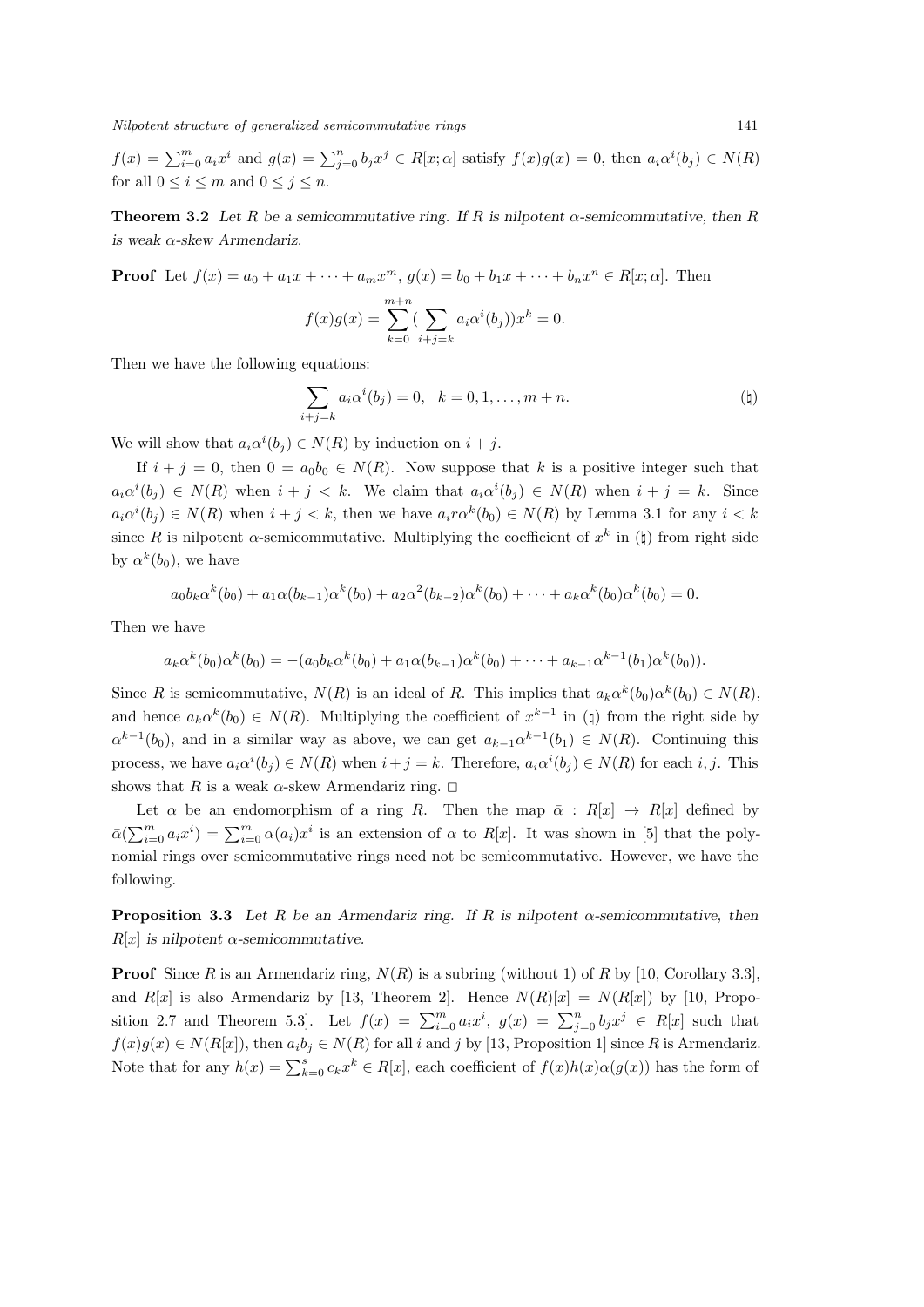$\sum a_i c_k \alpha(b_i)$ . Since R is nilpotent  $\alpha$ -semicommutative,  $a_i b_j \in N(R)$  implies  $a_i c_k \alpha(b_i) \in N(R)$ . This means  $\sum a_i c_k \alpha(b_i) \in N(R)$ . It follows that  $f(x)h(x)\alpha(g(x)) \in N(R)[x] = N(R[x])$ .  $\Box$ 

Note that if a ring *R* is an *α*-compatible ring, then for any  $a, b \in R$ ,  $ab = 0$  if and only if  $a\alpha^n(b) = 0$ . Using this fact, we give the following

**Lemma 3.4** *Let R be an*  $\alpha$ -compatible ring. If  $a_1, a_2, \ldots, a_n$  are some elements in *R, then*  $a_1a_2\cdots a_n \in N(R)$  if and only if  $\alpha^{k_1}(a_1)\alpha^{k_2}(a_2)\cdots \alpha^{k_n}(a_n) \in N(R)$  for arbitrary positive inte*gers*  $k_1, k_2, \ldots, k_n$ *.* 

**Proof** Note that if *R* is an *α*-compatible ring, then  $\alpha$  is a monomorphism. On the one hand, assume that  $(a_1a_2\cdots a_n)^k = (a_1a_2\cdots a_n)\cdots (a_1a_2\cdots a_n) = 0$  for  $a_1, a_2, \ldots, a_n \in R$ , then

$$
\alpha^{k_1}((a_1a_2\cdots a_n)\cdots(a_1a_2\cdots a_n))=0.
$$

This implies that  $\alpha^{k_1}(a_1)\alpha^{k_1}((a_2a_3\cdots a_n)\cdots(a_1a_2\cdots a_n)) = 0$ . Since R is  $\alpha$ -compatible, we get  $\alpha^{k_1}(a_1)(a_2a_3\cdots a_n)\cdots(a_1a_2\cdots a_n)=0$ . Since  $\alpha^k$  is a momonorphism for any nonnegative integer  $k$  by the  $\alpha$ -compatible condition, we have

$$
\alpha^{k_1}(a_1)\alpha^{k_2}(a_2)(a_3\cdots a_n)\cdots(a_1a_2\cdots a_n)=0.
$$

Continuing this process, eventually we can get  $(\alpha^{k_1}(a_1)\alpha^{k_2}(a_2)\cdots \alpha^{k_n}(a_n))^k = 0$ . On the other hand, if  $\alpha^{k_1}(a_1)\alpha^{k_2}(a_2)\cdots \alpha^{k_n}(a_n) \in N(R)$ , then it can be proved similarly that  $a_1a_2\cdots a_n \in$  $N(R)$ .  $\square$ 

**Corollary 3.5** Let R be an  $\alpha$ -compatible ring. If  $a_1, a_2, \ldots, a_n \in R$ , then  $a_1 a_2 \cdots a_n = 0$  if and only if  $\alpha^{k_1}(a_1)\alpha^{k_2}(a_2)\cdots \alpha^{k_n}(a_n) = 0$  for arbitrary positive integers  $k_1, k_2, \ldots, k_n$ .

We next explore the relation of a nilpotent skew polynomial  $f(x)$  in  $R[x; \alpha]$  and the nilpotency of its coefficients.

**Lemma 3.6** Let R be an  $\alpha$ -rigid ring and let  $f(x) = a_0 + a_1x + \cdots + a_nx^n \in R[x; \alpha]$ . Then  $f(x) \in N(R[x; \alpha])$  *if and only if each*  $a_i \in N(R)$  *for all*  $0 \le i \le n$ *.* 

**Proof** Suppose  $f(x) \in N(R[x; \alpha])$ , i.e., there exists  $k \in \mathbb{N}$  such that  $f^k(x) = 0$ . Then we have  $a_n a^n(a_n) \cdots a^{(k-1)n}(a_n) = 0$ . Since every *α*-rigid ring is an *α*-compatible ring, by [1, Lemma 2.1] we have

$$
\alpha^n(a_n)\alpha^n(a_n)\alpha^{2n}(a_n)\cdots\alpha^{(k-1)n}(a_n)=\alpha^n(a_n^2)\alpha^{2n}(a_n)\cdots\alpha^{(k-1)n}(a_n)=0.
$$

Therefore, we get  $a_n^2 \alpha^{2n}(a_n) \cdots \alpha^{(k-1)n}(a_n) = 0$  by [1, Lemma 2.1] again. Then

$$
\alpha^{2n}(a_n^2)\alpha^{2n}(a_n)\cdots\alpha^{(k-1)n}(a_n)=0,
$$

and thus  $\alpha^{2n}(a_n^3)\alpha^{3n}(a_n)\cdots\alpha^{(k-1)n}(a_n) = 0$ . Continuing this process, we can get  $a_n^k = 0$ . This implies that  $[a_0 + a_1x + \cdots a_{n-1}x^{n-1}]^k \in N(R)[x; \alpha]$ . Since *R* is reduced (and hence semicommutative),  $N(R)$  is an ideal of R. It follows that

$$
a_{n-1}\alpha^{n-1}(a_{n-1})\cdots \alpha^{(k-1)(n-1)}(a_{n-1}) \in N(R).
$$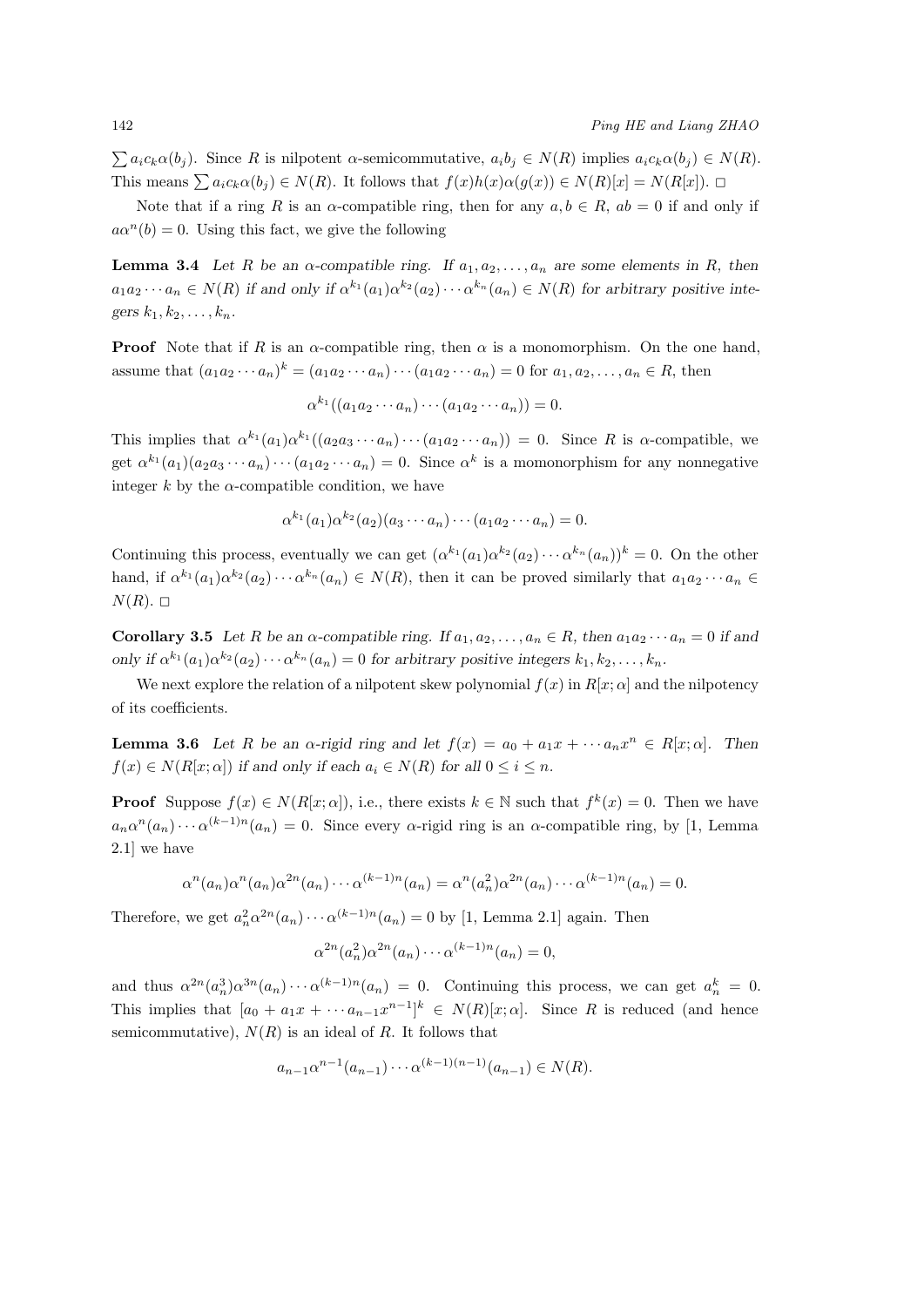Then  $a_{n-1} \in N(R)$  by a similar discussion as above. By induction, we can eventually show that all  $a_i \in N(R)$  for each  $0 \leq i \leq n$ .

Conversely, assume that all the coefficients  $a_i \in N(R)$  of  $f(x)$  for  $i = 0, 1, \ldots, n$ . Then there exists  $m_i \in \mathbb{N}$  such that  $a_i^{m_i} = 0$  for each  $a_i$ . We claim that  $f(x) \in N(R[x; \alpha])$ . In fact, let  $t = \sum m_i + 1$ . Then we have

$$
(f(x))^{t} = (a_0 + a_1x + \cdots + a_nx^n)^{t}
$$
  
= 
$$
\sum [a_0^{i_{0_1}}(a_1x)^{i_{1_1}}\cdots(a_nx^n)^{i_{n_1}}][a_0^{i_{0_2}}(a_1x)^{i_{1_2}}\cdots(a_nx^n)^{i_{n_2}}]\cdots[a_0^{i_{0_t}}(a_1x)^{i_{1_t}}\cdots(a_nx^n)^{i_{n_t}}],
$$

where  $\sum_{h=0}^{n} i_{h_s} = 1$  for each  $s \in \{1, 2, \ldots, t\}$ , and  $i_{h_s} = 0$  or  $i_{h_s} = 1$  for all *s*. Note that each coefficient of  $f^t(x)$  is a sum of the elements

$$
[(\alpha^{v_{0_1}}(a_0))^{i_{0_1}}\cdots(\alpha^{v_{n_1}}(a_n))^{i_{n_1}}]\cdots[(\alpha^{v_{0_t}}(a_0))^{i_{0_t}}\cdots(\alpha^{v_{n_t}}(a_n))^{i_{n_t}}]
$$

such that  $i_{0_s}+i_{1_s}+\cdots+i_{n_s}=1$ , where  $s\in\{1,2,\ldots,t\}$ . Clearly, there exists  $a_j\in\{a_0,a_1,\ldots,a_n\}$ such that  $i_{j_1}+i_{j_2}+\cdots+i_{j_t}\geq m_j$ . Since  $a_j^{m_j}=0$  by assumption, this implies that  $a_j^{i_{j_1}+i_{j_2}+\cdots+i_{j_t}}=$ 0. By [1, Lemma 2.1], we have

$$
((\alpha^{v_{j_1}}(a_j))^{i_{j_1}}((\alpha^{v_{j_2}}(a_j))^{i_{j_2}}\cdots((\alpha^{v_{j_t}}(a_j))^{i_{j_t}})=0.
$$

Therefore, each coefficient of  $f^t(x)$  is zero. This implies that  $f^t(x) = 0$ , as desired.  $\Box$ 

Let  $\alpha$  be an endomorphism of a ring *R*. If  $N(R)$  is an ideal of *R*, then the endomorphism  $\bar{\alpha}$ of the ring  $R/N(R)$  can be induced by  $\alpha$  via  $a + N(R) \to \alpha(a) + N(R)$ . Moreover, it is easy to see that the map defined by

$$
a_0 + \cdots + a_n x^n \to (a_0 + N(R)) + \cdots + (a_n + N(R))x^n
$$

is a ring homomorphism from  $R[x; \alpha]$  to  $R/N(R)[x; \bar{\alpha}]$ . It is clear that we have the isomorphism  $R[x; \alpha]/N(R)[x; \alpha] \cong R/N(R)[x; \bar{\alpha}].$ 

**Lemma 3.7** *Let R be a nilpotent*  $\alpha$ -semicommutative ring and  $\alpha$  an endomorphism of R. If *R*  $\alpha$ *-rigid, then*  $N(R[x; \alpha]) = N(R)[x; \alpha]$ .

**Proof** Clearly, *R* is semicommutative since *R* is nilpotent  $\alpha$ -semicommutative and  $\alpha$ -rigid. Then  $N(R)$  is an ideal of R. Note that  $R/N(R)$  is  $\bar{\alpha}$ -rigid since R is an  $\alpha$ -rigid ring. On the one hand, we claim that  $N(R[x;\alpha]) \subseteq N(R)[x;\alpha]$ . In fact, let  $f(x) = \sum_{i=0}^{n} a_i x^i \in N(R[x;\alpha])$ , then there is a positive *k* such that  $f^k(x) = 0$ . Then  $(\bar{f}(x))^k = \bar{0}$  in  $R/N(R)[x; \bar{\alpha}]$ . Since every *α*-rigid ring is *α*-skew Armendariz,  $R/N(R)[x; \alpha]$  is  $\overline{\alpha}$ -skew Armendariz. This implies that  $\bar{a}_i\bar{\alpha}^i(\bar{a}_i)\cdots\bar{\alpha}^{(k-1)i}(\bar{a}_i)=\bar{0}$  for all integers  $i=1,2,\ldots,n$ . Then  $\bar{\alpha}_i^k=\bar{0}$  by Corollary 3.5, and thus  $a_i \in N(R)$  for each *i*. On the other hand, it is clear  $N(R)[x; \alpha] \subseteq N(R[x; \alpha])$  by Lemma 3.6. Therefore, we get  $N(R[x; \alpha]) = N(R)[x; \alpha]$ .

We conclude this section by the following proposition, which gives the condition under which  $R[x; \alpha]$  is nilpotent  $\alpha$ -semicommutative.

**Proposition 3.8** *Let R be a nilpotent*  $\alpha$ -semicommutative ring and  $\alpha$  an endomorphism of *R*. *If R* is *α*-rigid, then  $R[x; \alpha]$  *is nilpotent α*-semicommutative.